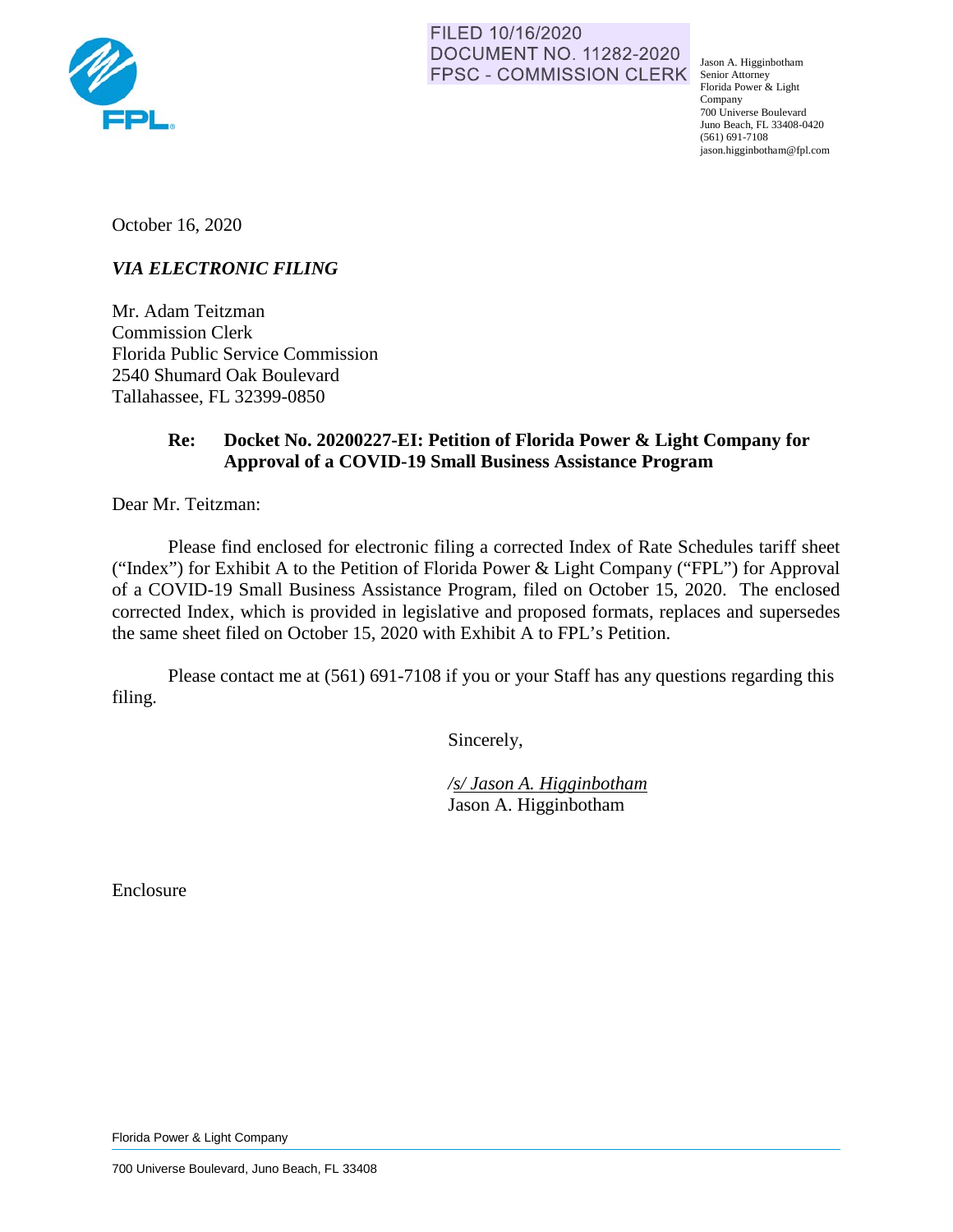## INDEX OF RATE SCHEDULES

| <b>RATE SCHEDULE</b> | <b>DESCRIPTION</b>                                           | <b>SHEET NO.</b> |
|----------------------|--------------------------------------------------------------|------------------|
| ΒA                   | <b>Billing Adjustments</b>                                   | 8.030            |
| ${\rm SC}$           | Storm Charge                                                 | 8.040            |
| $GS-1$               | General Service - Non Demand (0-20 kW)                       | 8.101            |
| GST-1                | General Service - Non Demand - Time of Use (0-20 kW)         | 8.103            |
| GSD-1                | General Service Demand (21-499 kW)                           | 8.105            |
| GSDT-1               | General Service Demand - Time of Use (21-499 kW)             | 8.107            |
| <b>BOC</b>           | General Service Load Management Program                      | 8.109            |
| <b>NSMR</b>          | Non-Standard Meter Rider                                     | 8.120            |
| GSCU-1               | General Service Constant Usage                               | 8.122            |
| $RS-1$               | Residential Service                                          | 8.201            |
| $RTR-1$              | Residential Time of Use Rider                                | 8.203            |
| CU                   | Common Use Facilities Rider                                  | 8.211            |
| <b>ROC</b>           | Residential Load Management Program                          | 8.217            |
| GSLD-1               | General Service Large Demand (500-1999 kW)                   | 8.310            |
| GSLDT-1              | General Service Large Demand - Time of Use (500-1999kW)      | 8.320            |
| $CS-1$               | Curtailable Service (500-1999 kW)                            | 8.330            |
| $CST-1$              | Curtailable Service - Time of Use (500-1999 kW)              | 8.340            |
| GSLD-2               | General Service Large Demand (2000 kW+)                      | 8.412            |
| GSLDT-2              | General Service Large Demand - Time of Use (2000 kW +)       | 8.420            |
| <b>HLFT</b>          | High Load Factor - Time of Use                               | 8.425            |
| $CS-2$               | Curtailable Service (2000 kW +)                              | 8.432            |
| $CST-2$              | Curtailable Service - Time of Use (2000 kW +)                | 8.440            |
| CST-3                | Curtailable Service - Time of Use (69 kV or above)           | 8.542            |
| $CS-3$               | Curtailable Service (69 kV or above)                         | 8.545            |
| GSLD-3               | General Service Large Demand (69 kV or above)                | 8.551            |
| GSLDT-3              | General Service Large Demand - Time of Use (69 kV or above)  | 8.552            |
| $OS-2$               | <b>Sports Field Service</b>                                  | 8.602            |
| <b>MET</b>           | Metropolitan Transit Service                                 | 8.610            |
| $CLC-1$              | Commercial/Industrial Load Control Program (Closed Schedule) | 8.650            |
| <b>CDR</b>           | Commercial/Industrial Demand Reduction Rider                 | 8.680            |
| $SL-1$               | <b>Street Lighting</b>                                       | 8.715            |
| $SL-1M$              | <b>Street Lighting Metered Service</b>                       | 8.718            |
| $PL-1$               | Premium Lighting                                             | 8.720            |
| $OL-1$               | Outdoor Lighting                                             | 8.725            |
| $SL-2$               | Traffic Signal Service                                       | 8.730            |
| $SL-2M$              | Traffic Signal Metered Service                               | 8.731            |
| $LT-1$               | LED Lighting                                                 | 8.735            |
| $RL-1$               | Recreational Lighting                                        | 8.743            |
| $SST-1$              | Standby and Supplemental Service                             | 8.750            |
| ISST-1               | Interruptible Standby and Supplemental Service               | 8.760            |
| <b>EDR</b>           | Economic Development Rider                                   | 8.800            |
| <b>MSR</b>           | FPL Main Street Recovery Credit Program Rider                | 8.805            |
| <b>DSMAR</b>         | Demand Side Management Adjustment Rider                      | 8.810            |
| TR                   | <b>Transformation Rider</b>                                  | 8.820            |
| <b>SDTR</b>          | Seasonal Demand - Time of Use Rider                          | 8.830            |
| OSP-1                | Supplemental Power Services Rider Pilot                      | 8.845            |
| <b>EFEDR</b>         | Existing Facility Economic Development Rider                 | 8.900            |
| <b>CISR</b>          | Commercial/Industrial Service Rider                          | 8.910            |
| <b>VSP</b>           | Voluntary Solar Partnership Pilot Program                    | 8.930            |
| <b>STR</b>           | FPL SolarTogether Rider                                      | 8.932            |
|                      |                                                              |                  |